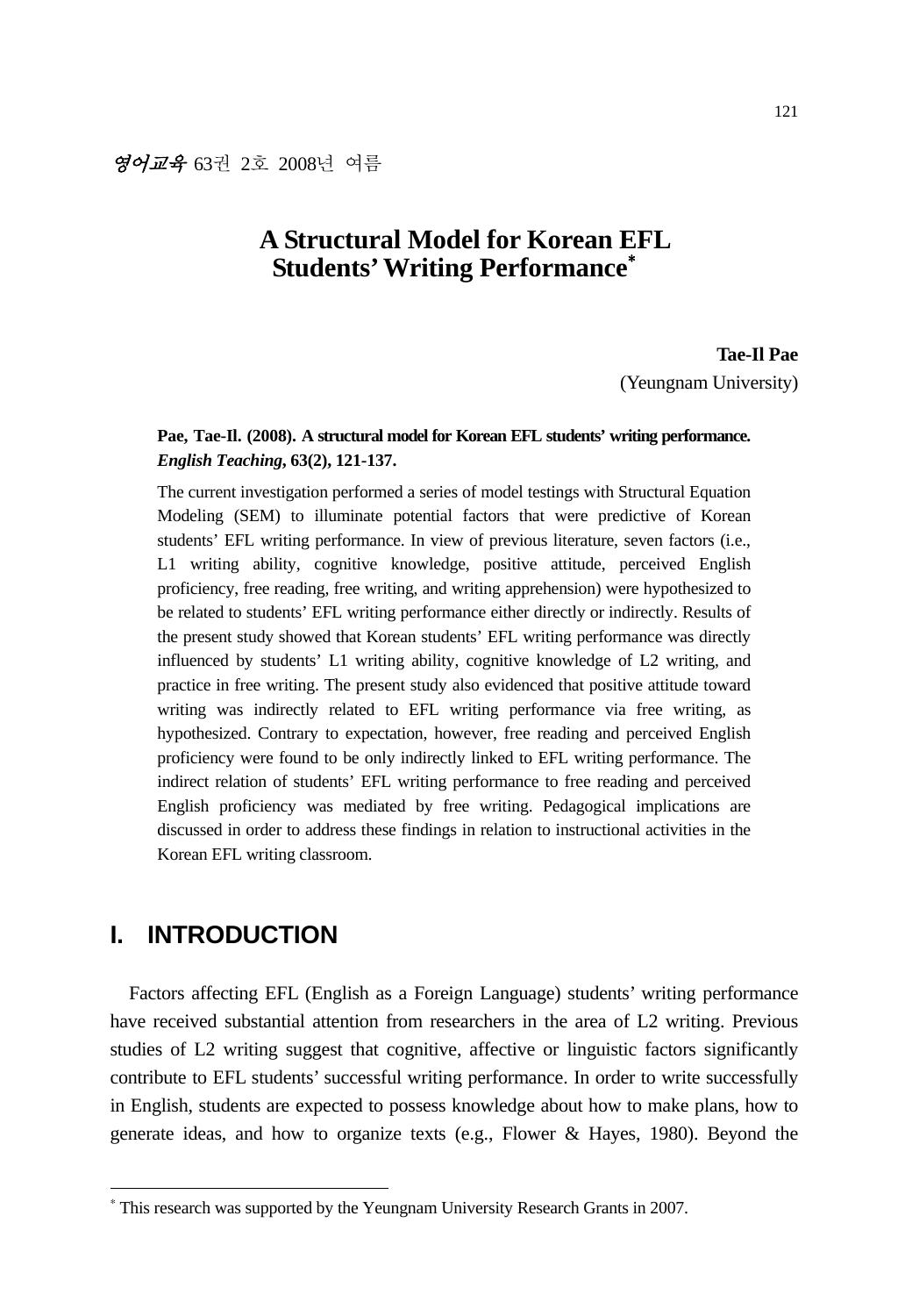cognitive side, EFL writers are also expected to effectively deal with affective or attitudinal variables, such as writing anxiety, writer's block, or beliefs about and attitudes toward EFL writing. In terms of language, writers need to correct errors in multiple drafts either for themselves or through feedback from the instructor or peers. Even after completing the first draft, EFL writers should be aware of the writing traditions in the specific content areas and reader expectations. Existing EFL writing theories as well as empirical data attest to the predictive power of these factors in explaining the proportion of variances surrounding L2 writing proficiency.

It must be noted, however, that most of the previous L2 writing studies have focused on individual pieces of the writing puzzle, so that a more comprehensive model of EFL writing performance is yet to be developed. So far only a few studies (e.g., Lee, 2005; Sasaki, 2000; Sasaki & Hirose, 1996) have examined the combined effects of multiple factors that are related to EFL writing performance. However, EFL writing models suggested by these studies are not comprehensive enough, and accordingly, some of the important key variables contributing to successful EFL writing performance were not considered. As for the methodology, most of the previous studies employed either simple multiple regressions or qualitative analysis of the writing behaviors of the selected cases, hence giving little information about the exact causal relationship among the various factors affecting EFL writing performance. Moreover, up to this point, no efforts have been addressed to the structural specification of the variables that directly or indirectly lead to students' successful writing performance in the Korean EFL context. Therefore, a study that aims to set up a structural model of L2 writing performance for Korean EFL students seems to be necessary. Hence, the purpose of the present study is to simultaneously analyze the causal relationship among cognitive, attitudinal, and linguistic factors that may influence EFL students' writing performance for a sample of Korean university students using an SEM (Structural Equation Modeling) approach.

# **II. RESEARCH BACKGROUND**

#### 1. Review of Literature

L2 writing researchers have directed scholarly efforts to the identification of the factors that influence successful writing performance. As a result, variables which are of importance to successful L2 writing both theoretically and practically are well documented in the literature. Among the many variables, interests in L2 writers' cognitive or metacognitive ability to juggle with all the constraints imposed by writing in an L2 have led researchers to examine the constituents of a good text (e.g., Flower & Hayes, 1980;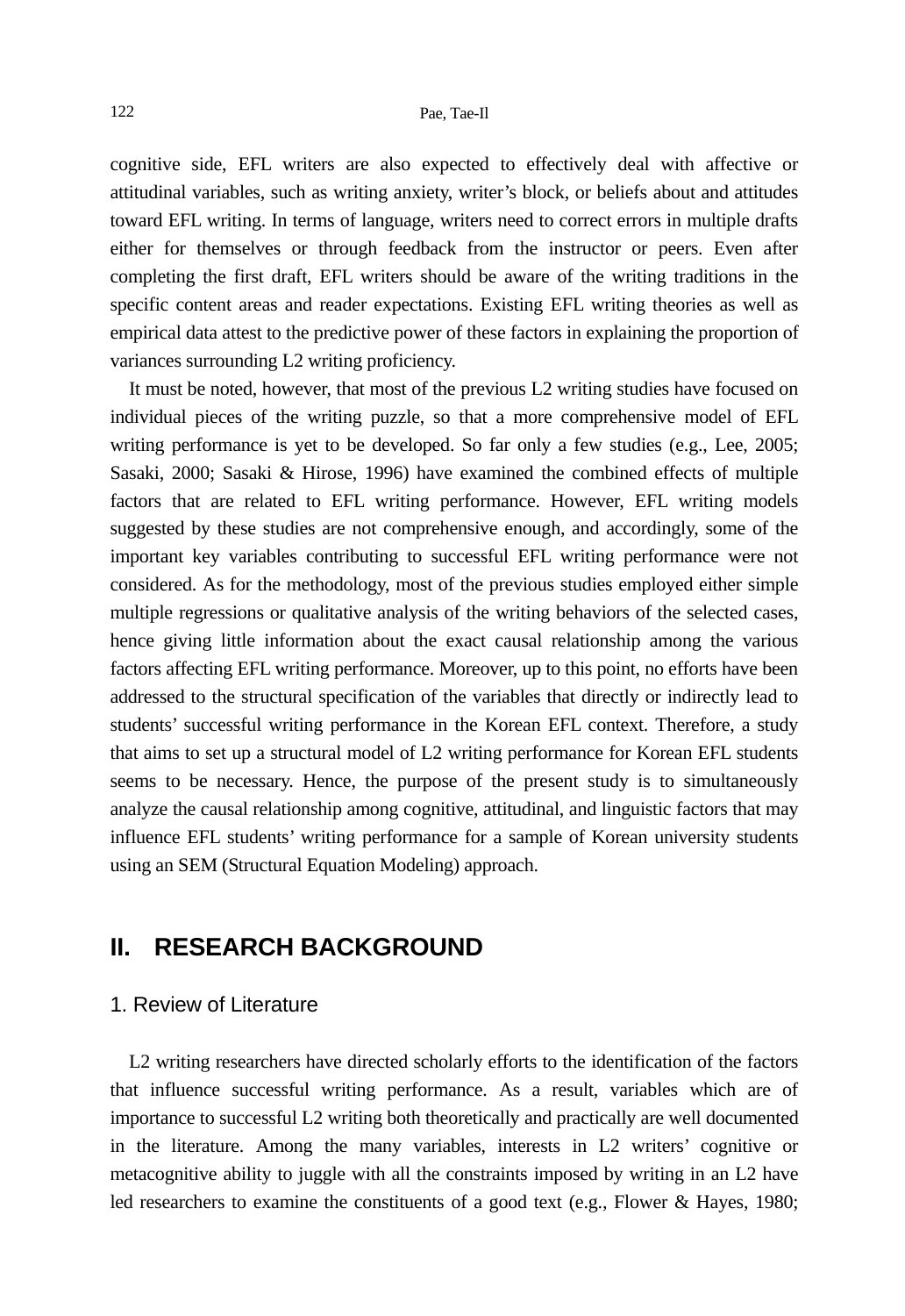Schoonen & de Glopper, 1996; Schoonen et al., 2003), writing behaviors and strategies typically taken by successful writers (e.g., Leki, 1995), the differences between proficient versus novice writers on the one hand, and between L1 versus L2 writers on the other (e.g., Cumming, 1989; Raimes, 1985; Silva, 1993; Zamel, 1982, 1983). These researchers suggest that compared to less proficient writers, proficient writers tend to focus more on text organization, give more attention to global planning and macro or discourse level revision, and check the flow of ideas (Sasaki, 2004). In addition, proficient writers, regardless of their target language of writing, are highly likely to employ a variety of writing strategies. For instance, it is reported in the literature that skilled writers take clarifying and focusing strategies, tend to rely on experiences from past writing instructions, look for models, effectively manage different time constraints, and take advantage of the feedback from the instructor or peers (e.g., Ferris  $\&$  Hedgcock, 1998; Leki, 1995; Tae-Il Pae & Kyoo-Lak Cho, 2007). Moreover, these writing strategies are transferable from students' L1 to L2 (e.g., Tae-Il Pae & Kyoo-Lak Cho, 2007), and it is further noted that writing strategies may play a significant role in accounting for students' writing performance (e.g., Sasaki, 1996; Whalen & Menard, 1995).

Similarly, it is suggested that students' metacognitive knowledge about L2 writing may have an impact on the successful performance of L2 writing, and this possibility has been confirmed through several studies (e.g., Tae-Il Pae & Kyoo-Lak Cho, 2007; Reid, 1990; Sasaki & Hirose, 1996; Schoonen et al., 2003; Victori 1999). For example, Sasaki and Hirose (1996) investigated variables that were associated with Japanese university students' English writing ability using a multiple regression, and they found that students' metacognitive knowledge was significant in explaining the L2 writing ability. Similar results were obtained from a Dutch sample (Schoonen et al., 2003). Specifically, Schoonen and colleagues performed both SEM and multiple regression analyses to accurately gauge the true correlations between L2 writing proficiency and a set of independent variables that are not attenuated by measurement errors. The study showed that metacognitive knowledge as well as L1 writing ability significantly predicted students' L2 writing proficiency. The same pattern was also observed with Korean data. In a case study with two novice L2 writers, Tae-Il Pae and Kyoo-Lak Cho (2007) reported that students' lack of metacognitive knowledge about L2 writing was found to be one of the main sources of difficulties L2 writers encountered in the process of writing. Hoyeol Ryu (2001), however, found that the effect of social cognitive ability on English writing was moderated by students' level of English proficiency. For the high English proficiency group, social cognitive ability was a significant predictor of English writing ability, whereas for students with low English proficiency there was no significant relationship between students' English writing ability and social cognitive knowledge.

The level of writing anxiety or writing apprehension EFL writers perceive in the process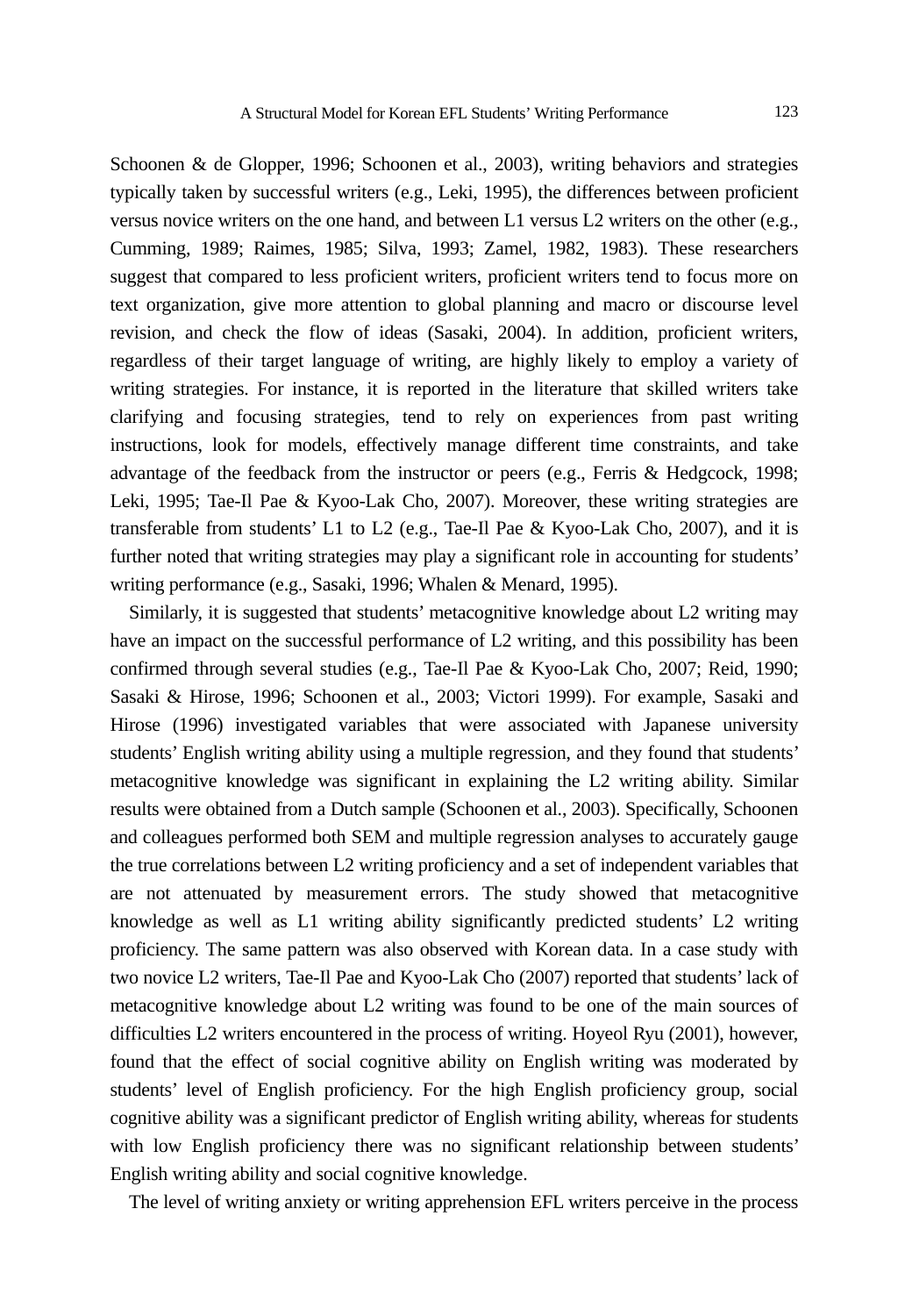#### 124 Pae, Tae-Il

of writing exerts a strong negative influence on students' potential L2 writing ability or performance. Students with negative feelings from previous writing experiences (e.g., negative feedback or evaluation) are less motivated to be involved in a writing task, tend to suffer lack of confidence in L2 writing, and are not likely to put much value on L2 writing, which directly or indirectly inhibits students' successful L2 writing performance.

Empirical evidence about writing apprehension generally suggest a negative correlation between writing apprehension and various measures of students' EFL writing performance across different national samples. In case of Chinese and Taiwanese sample, it was found that writing apprehension was negatively correlated with students' writing performance in EFL as well as in their L1 (e.g., Lee & Krashen, 1997) for high school (e.g., Lee, 1996) and university students (e.g., Lee, 2002). This pattern was consistently observed for different measures of students' L2 writing performance (e.g., Cheong, Horwitz, & Schallert, 1999; Lee, 2001). In Korea, Dongkyoo Kim and Miyoung Ma (2007) found significant relationships between EFL writing proficiency and affective domains for a sample 55 elementary school students. Negative perception about a writing task (i.e., perceived task difficulty), however, was found to play no significant impact on Korean high school students' EFL writing performance (Yeon-Hee Choi, 2000). It must be pointed, however, that a significant correlation coefficient is defined as the strength of the relation between two variables that is statistically different from zero (Crocker & Algina, 1986), and thus it is not clear how strong a correlation coefficient deserves a strong relation. Furthermore, it is known that a correlation analysis is limited by its failure to define causality between two target variables (e.g., Tae-Il Pae, 2006, 2008; Tae-Il Pae & Gi-Pyo Park, 2006). Therefore, it is still open to question whether or not writing apprehension is causally linked to students' EFL writing proficiency. To the best knowledge of the researcher, Lee (2005) is the only study that utilized SEM for the analyses of the relationship between EFL writing proficiency and a set of other variables including writing apprehension. Using 270 Taiwanese university students, the SEM analysis revealed that writing apprehension was not causally related to EFL writing performance either directly or indirectly. The results of this study show a sharp contrast to the previous findings, thereby heightening the need of further investigation in this issue.

In a related manner, positive or negative attitudes toward L2 writing and instructional activities are expected to facilitate or inhibit EFL writing performance. However, as is the case with writing apprehension, the effects of attitudinal variables on EFL writing performance are mixed (Ferris, 1999; Krashen, 1984; Norris & Ortega, 2000; Truscott, 1999).

Language-related variables such as L1 writing ability, L2 lexical and grammatical knowledge, and knowledge of English punctuation are also an important component of EFL writing ability (Engber, 1995; Grabe & Kaplan, 1996; Laufer & Nation, 1995).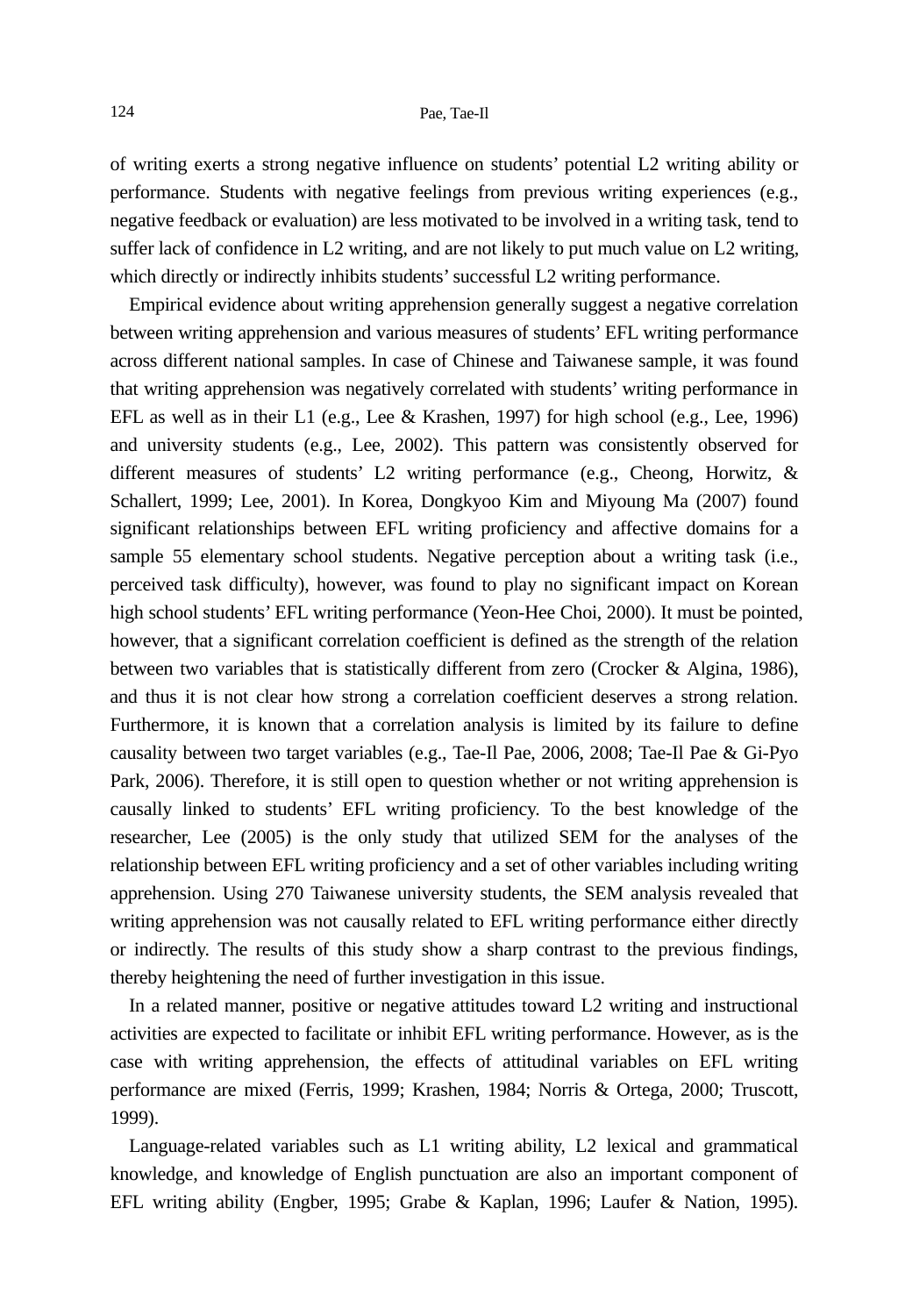Among these factors, the importance of L2 linguistic knowledge seems to be self-evident, considering the fact that L2 writers need to have knowledge of the target language of writing if they want to express their ideas in the L2. The importance of L1 writing ability in explaining the variances associated with L2 writing performance, however, has not been consistently supported by empirical data. In an investigation with French writers of English, Cumming (1989) verified the significant effect of L1 writing ability (i.e., French) on L2 writing (i.e., English) across three different types of writing (i.e., letter, argument, and summary). Similarly, Sasaki and Hirose (1996) demonstrated that a significant proportion of the variances (i.e., 18%) in Japanese university students' EFL writing proficiency was regressed on students' L1 writing ability. In contrast, Carson et al. (1990) reported a nonsignificant correlation between L1 and L2 writing ability both for Chinese and Japanese students. Results from Pennington and So (1993) were in line with Carson et al. (1990) in that there was no clear relationship between Singaporean students' L1 and L2 writing ability. However, a more recent study with SEM procedure (Schoonen et al., 2003) indicated that Dutch students' L1 writing ability made a unique contribution to the prediction of L2 writing performance.

Given the close relationship between reading and writing (e.g., Ferris & Hedgcock, 1998; Grabe, 2003; Krashen, 1993; Shanahan & Lomax, 1986), it is suggested that voluntary practices in free reading and writing may enhance the quality of L2 writing performance, thus indicating that competent L2 writers read and write more than less competent L2 writers do. Empirical studies touching on the issue of free reading and writing in relation to L2 writing performance are rather rare. In an SEM analysis with 270 Taiwanese students, Lee (2005) showed that free reading was causally related to L2 writing performance, whereas free writing was not either directly or indirectly. However, a deviant pattern was found for a Korean sample. Using a pre-post experimental design, Yeon-Hee Choi and Min-Sun Sung (2006) examined the effects of three different instructional treatments (i.e., reading group, writing group, and reading journal writing group) on English writing scores for three groups of 180 Korean high school students. The study reported that the group receiving integration of reading and writing (i.e., reading journal writing) showed the largest improvement in English writing scores, followed by the writing group. The reading group showed a nonsignificant change in English writing scores, signaling that reading activities may not make a significant impact on the improvement of Korean high school students' EFL writing performance. A study with a more rigorous design should address these conflicting findings.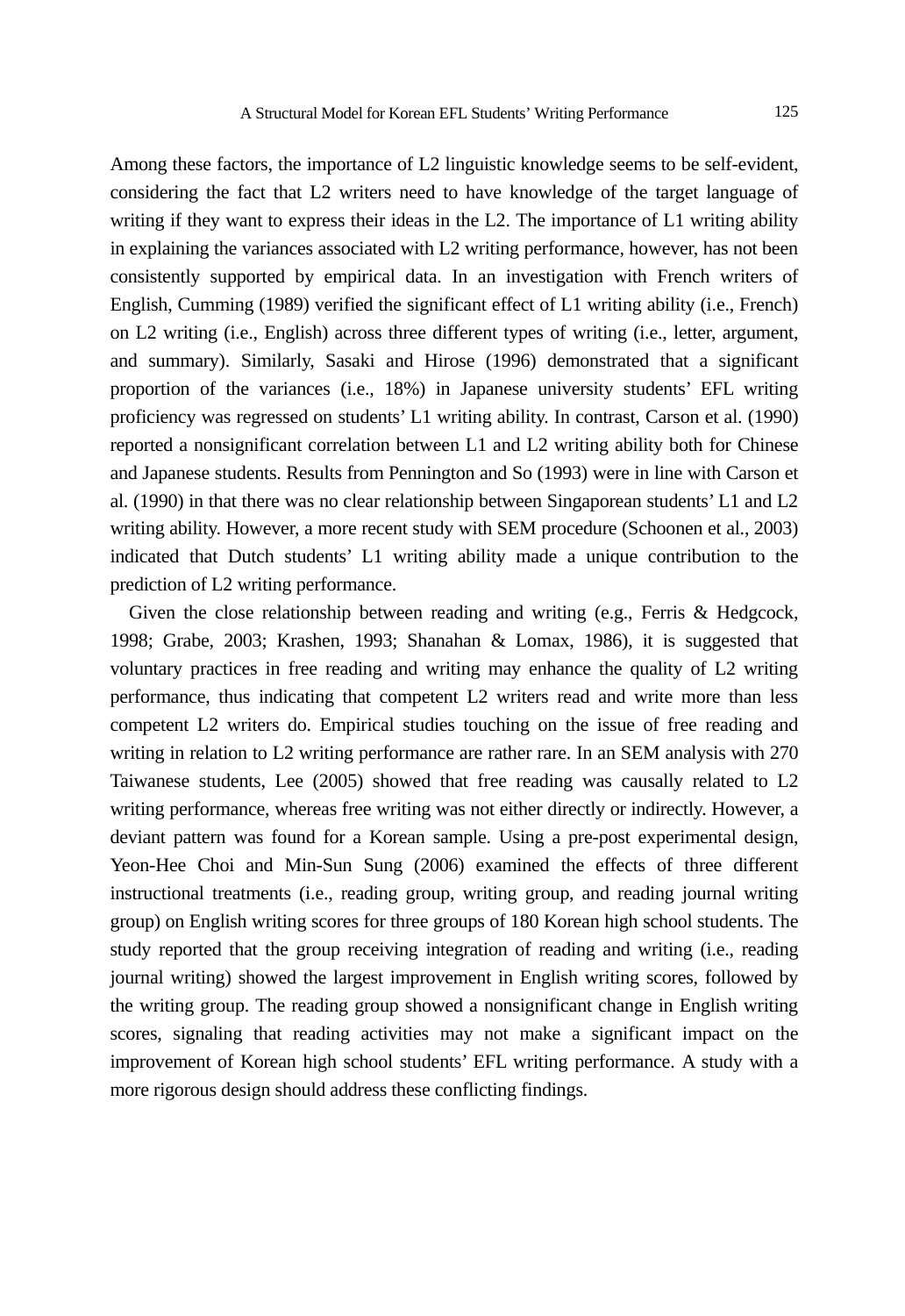#### 2. Model Specification for EFL Writing Performance

Review of previous research in L2 writing suggests that students' successful performance of L2 writing is a function of multiple factors, and the relation of these factors to L2 writing performance may be complex, often mediated or moderated by potential confounding variables and/or interaction of the multiple factors. Therefore, it seems to be necessary to make a systematic investigation of the factors affecting L2 writing performance using a sophisticated statistical procedure, which not only specifies all the structural relationships between observed and unobserved variables in the presence of mediators and moderators but also simultaneously controls multiple measurement errors.

In response to this call, the present study performed a series of model-testings with an SEM (Structural Equation Modeling) procedure. In order to identify a structural model of L2 writing performance that best fits the data, findings from previous L2 writing studies were considered. First, it was hypothesized that linguistic and cognitive variables would be directly related to L2 writing performance, whereas affective or attitudinal variables would be linked to L2 writing performance only indirectly through mediating variables. In addition, free reading and writing were assumed to directly influence L2 writing performance. Specifically, the following five research hypotheses were formulated to accurately describe these relations.

- H1: L1 writing ability will directly influence L2 writing performance.
- H2: Cognitive knowledge of L2 writing will directly influence L2 writing performance.
- H3: Perceived L2 proficiency will directly influence L2 writing performance.
- H4: Free reading and writing will directly influence L2 writing performance.
- H5: Attitudes to L2 writing and writing apprehension will indirectly influence L2 writing performance.

## **III. METHODS**

#### 1. Participants

There were a total of 96 participants for the current investigation. All of them were university students majoring English language education at a large university in Korea. Among them, 66 students were female (69%). The mean of the age was 23.2. Initially, the researcher explained the purpose of the present study, and students were freely invited to participate in the present investigation. A total of 102 students participated in the data collection procedure. However, data from six students were eliminated from the data pool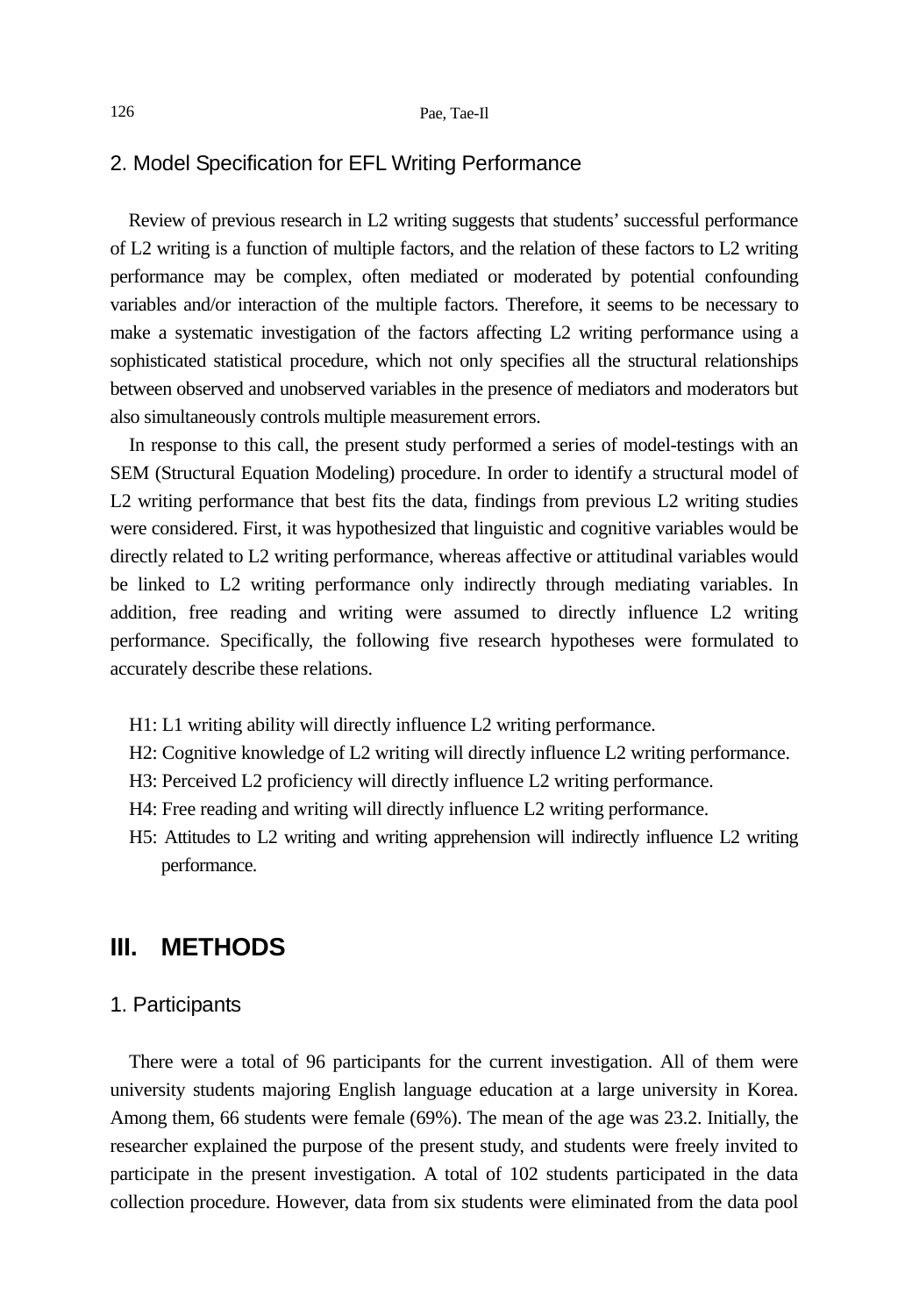either due to missing or systematic bias found in the response pattern, thus resulting in the final sample of 96.

#### 2. Instrument

The present study examined the structural relationships among eight latent constructs (i.e., L1 writing ability, perceived L2 proficiency, cognitive knowledge of L2 writing, free reading, free writing, positive attitude toward L2 writing, writing apprehension, and L2 writing performance), as indicated by the five research hypotheses, and the latent constructs were measured by their corresponding indicator (i.e., observed) variables. All the indicator variables were based on a 5-point Likert scale, and reliability evidence for each latent construct was measured by Cronbach's coefficient alpha. Items were recoded, as necessary, before the data entry.

Among the eight latent constructs, students' L2 writing performance was measured by an EFL writing task, where students were asked to write an argumentative essay on the effects of TV on society in 30 minutes. The English essay was rated by two independent raters (inter-rater reliability = 0.89), following a two-step scoring procedure recommended by Lee (2005). The first step required the rater to evaluate students' writing based on a holistic scoring system with the value range from 1 (poor) to 6 (excellent). Next, the second step implemented an analytic scoring system, whereby raters were asked to assign a score from 1 to 9 for the essay mainly in terms of vocabulary, grammar, and mechanics. Scores from the two-step scoring procedure were put together and formed a final two-digit writing score for the essay. For instance, if a student's essay received 3 from the first step and 2 from the second step, her final writing score would be 32. Therefore, the possible value ranges for the EFL writing scores were from 11 to 69. The same scoring procedure was applied to the measurement of students' L1 writing ability, whereby students were required to write an argumentative essay about wearing school uniform scored by two independent raters (inter-rater reliability  $= 0.84$ ), but this time in Korean. Information about each latent construct and its corresponding indicator variables was provided below.

- 1. L2 Writing Performance (2 items, alpha = 0.93): Measured by an EFL writing task rated by two independent raters
- 2. L1 Writing Ability (2 items, alpha = 0.90): Measured by a Korea writing task rated by two independent raters
- 3. Perceived L2 Proficiency (4 items, alpha = 0.81): Two aggregate scores were formed.
	- A. I am good at reading English.
	- B. I am good at writing English.
	- C. I am good at understanding English.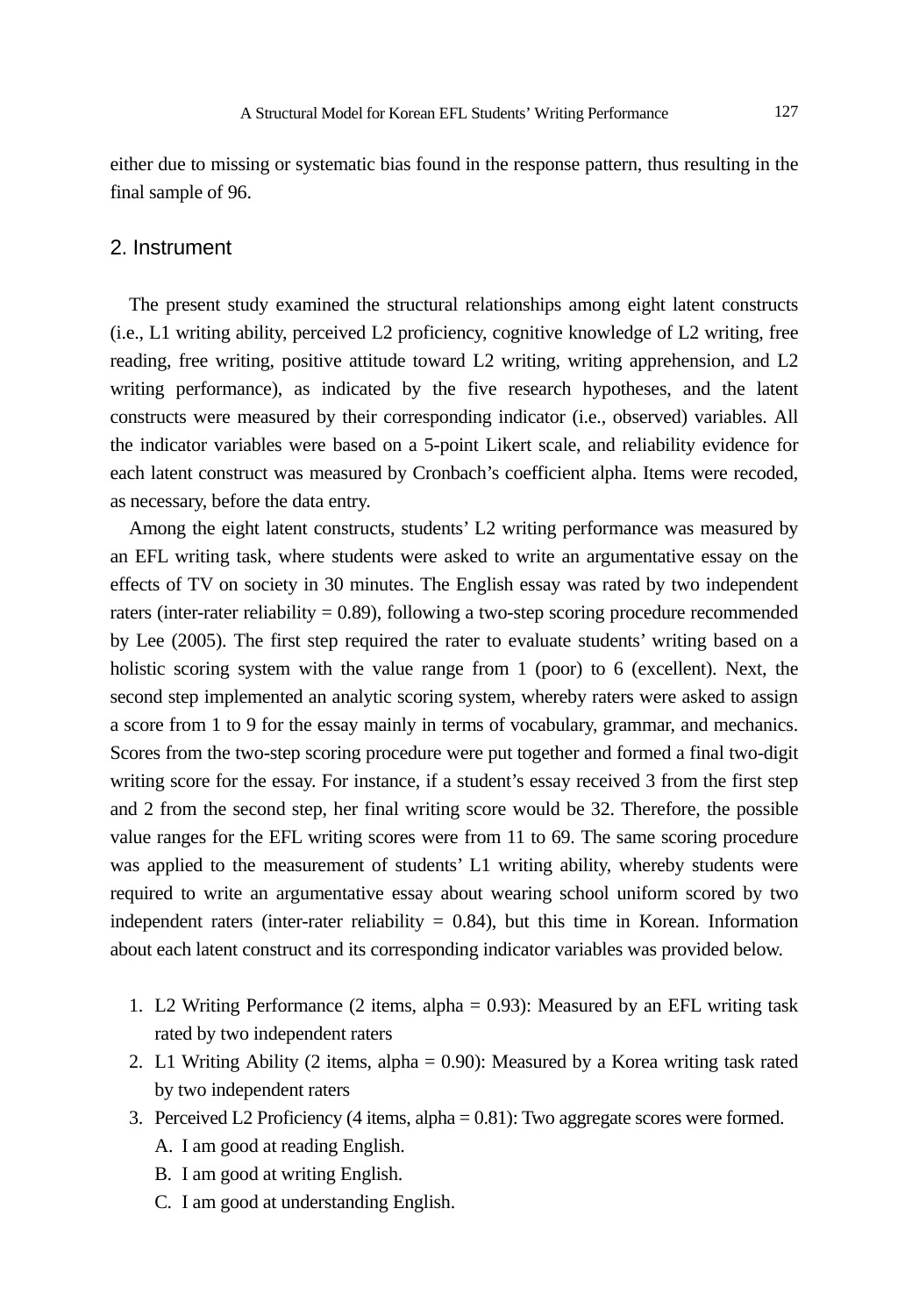- D. I am good at speaking English.
- 4. Cognitive Knowledge (2 items, alpha  $= 0.67$ )
	- A. I know how to write on issues that have many interpretations.
	- B. To write essays on books and articles that are very complex is difficult.
- 5. Free Reading (6 items, alpha = 0.80): Two aggregate scores were formed.
	- A. I read English for pleasure.
	- B. I visit the library or check out books for outside reading.
	- C. I visit bookstores looking for books I am interested in.
	- D. I am interested in reading English on the Net.
	- E. I read English newspaper.
	- F. I read English magazine
- 6. Free Writing  $(4 \text{ items}, \text{alpha} = 0.76)$ : Two aggregate scores were formed.
	- A. I have regular email exchanges in English with my pen pals.
	- B. I keep a diary in English.
	- C. I practice English writing for my own interest.
	- D. I have email exchanges in English even with my Korean friends.
- 7. Positive Attitude toward L2 Writing (4 items, alpha = 0.87): Two aggregate scores were formed.
	- A. I look forward to writing down my ideas in English.
	- B. I like to have my friends read what I have written in English.
	- C. Writing English is a lot of fun.
	- D. I like to see my ideas in English.
- 8. Writing Apprehension (4 items, alpha = 0.81): Two aggregate scores were formed.
	- A. I am afraid of writing English essays when I know they will be evaluated.
	- B. Taking an English writing class is a very frightening experience.
	- C. I am nervous about English editing.
	- D. My mind seems to go blank when I start to work on an English composition.

#### 3. Analysis

The structural relationships among the eight latent factors were analyzed using the SEM methodology. The development of the basic SEM model was guided by the five research hypotheses formulated in the present study, and Figure 1 reflects the initial relations among the eight factors. Specifically, a direct path was placed between L1 writing ability and L2 writing performance. Similarly, it was assumed that cognitive knowledge, perceived English proficiency, free reading, and free writing were directly related to L2 writing performance. Positive attitude and writing apprehension, however, were specified to be indirectly linked to L2 writing performance via perceived English proficiency, free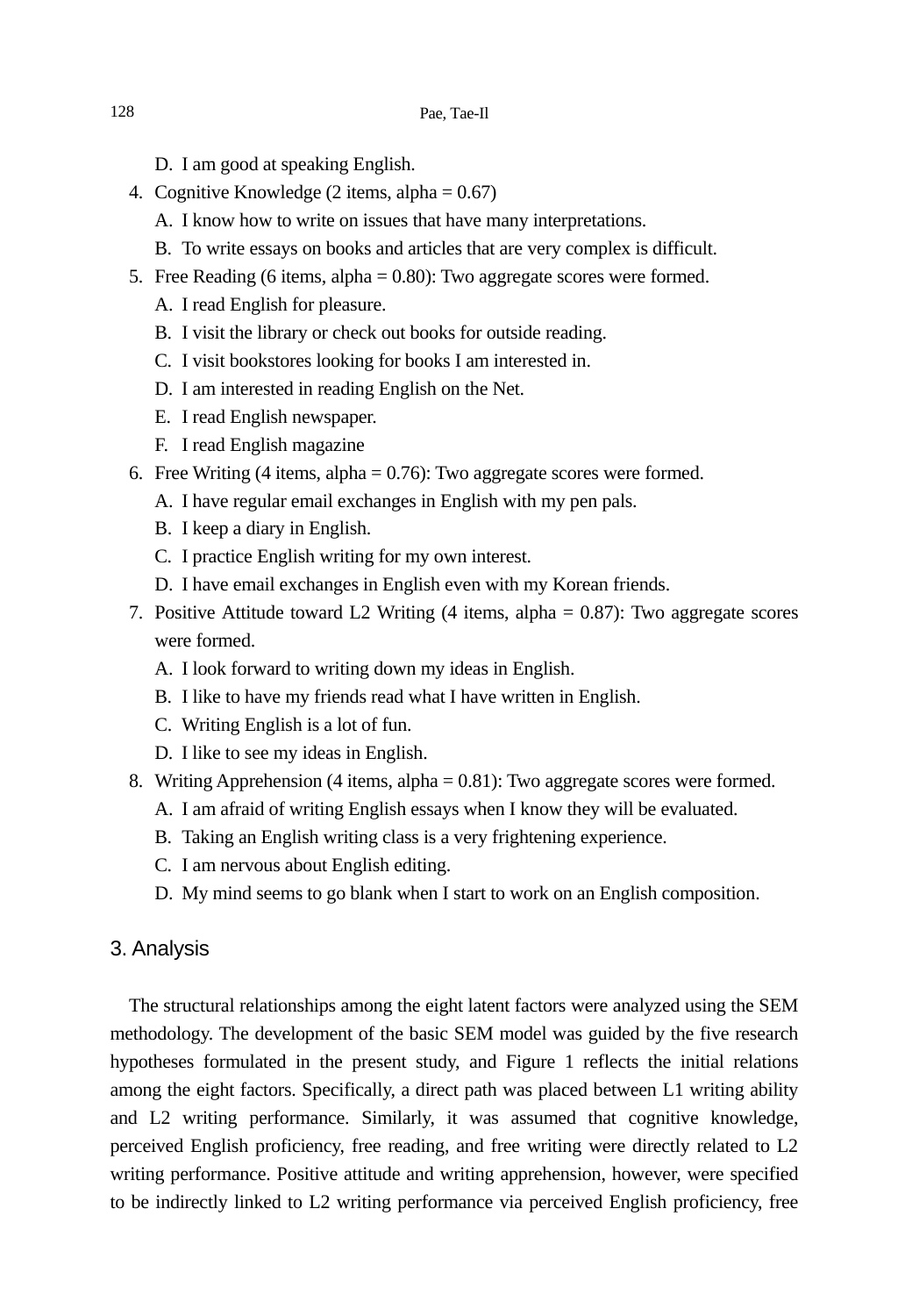reading, and free writing, since it makes an intuitive sense that a student with more positive attitude and less writing apprehension will have a better perception of one's English proficiency and will spend more time in free reading and writing, which eventually leads to better performance in EFL writing. LISREL 8.5 program (Jöreskog & Sörbom, 1996) was utilized in order to calibrate the path loadings of the basic SEM model, and all the parameter calibration was based on the maximum likelihood estimation (MLE). To solve scale indeterminacy among latent variables, the path loading linking between a latent factor and one of its corresponding indicator variables was constrained to be one.





*Note*. KOR: L1 Writing Ability; COG: Cognitive Knowledge; PE: Perceived English Proficiency; FR: Free Reading; ATT: Positive Attitude toward Writing; ENG: EFL Writing Performance; FW: Free Writing; WA: Writing Apprehension

# **IV. RESULTS AND DISCUSSION**

### 1. The Final SEM Model

The basic SEM model with a total of 16 observed and eight latent variables was subjected to the LISREL analysis. However, the basic model produced unsatisfactory mode-data fit statistics, as evidenced by a significant chi-square value, an unacceptable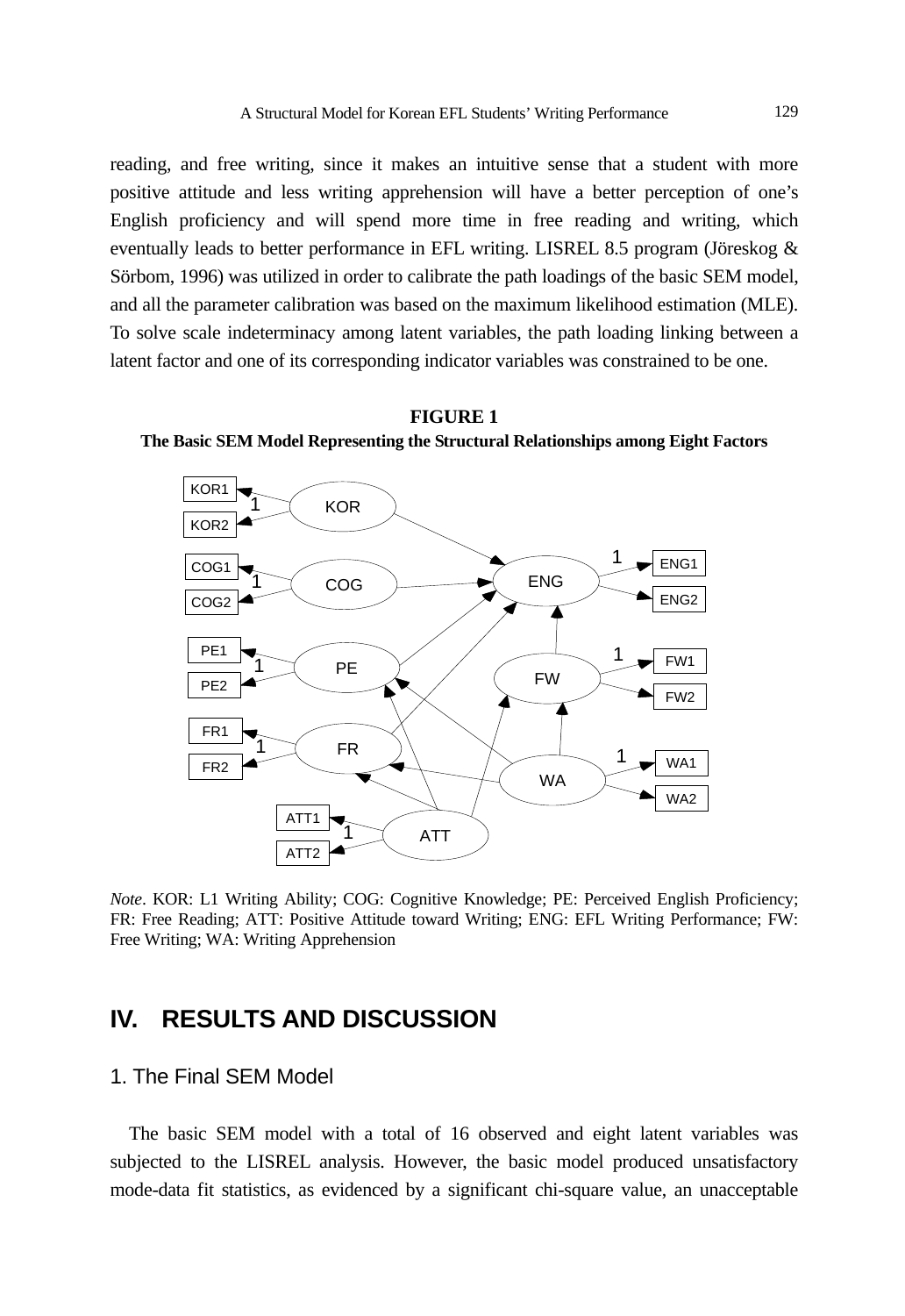range of ratio of chi-square value to the degree of freedom (i.e., a ratio over 2), GFI (Goodness of Fit Index) and CFI (Comparative Fit Index) values below 0.9, and an RMSEA (Root Mean Square Error of Approximation) value above 0.05. Furthermore, upon close investigation of the LISREL output, it was found that writing apprehension with two indicator variables was poorly estimated, as signaled by negative error variances of these indicator variables. Therefore, writing apprehension was removed from the SEM model.

The revised SEM model with a total of 14 observed and seven latent variables showed a better fit of the model to the data, but the fit was still unsatisfactory. As a result, it was decided that the SEM model should be re-specified. Re-specification of the SEM model was guided by previous findings reported in the literature as well as the modification indices provided by the LISREL program. The final SEM model that showed substantial improvement in the model-data fit was identified after 10 re-specifications.

#### **FIGURE 2 The Final SEM Model**



*Note*. KOR: L1 Writing Ability; COG: Cognitive Knowledge; PE: Perceived English Proficiency; FR: Free Reading; ATT: Positive Attitude toward Writing; ENG: EFL Writing Performance; FW: Free Writing. All the path loadings were significant at the 0.05 alpha level.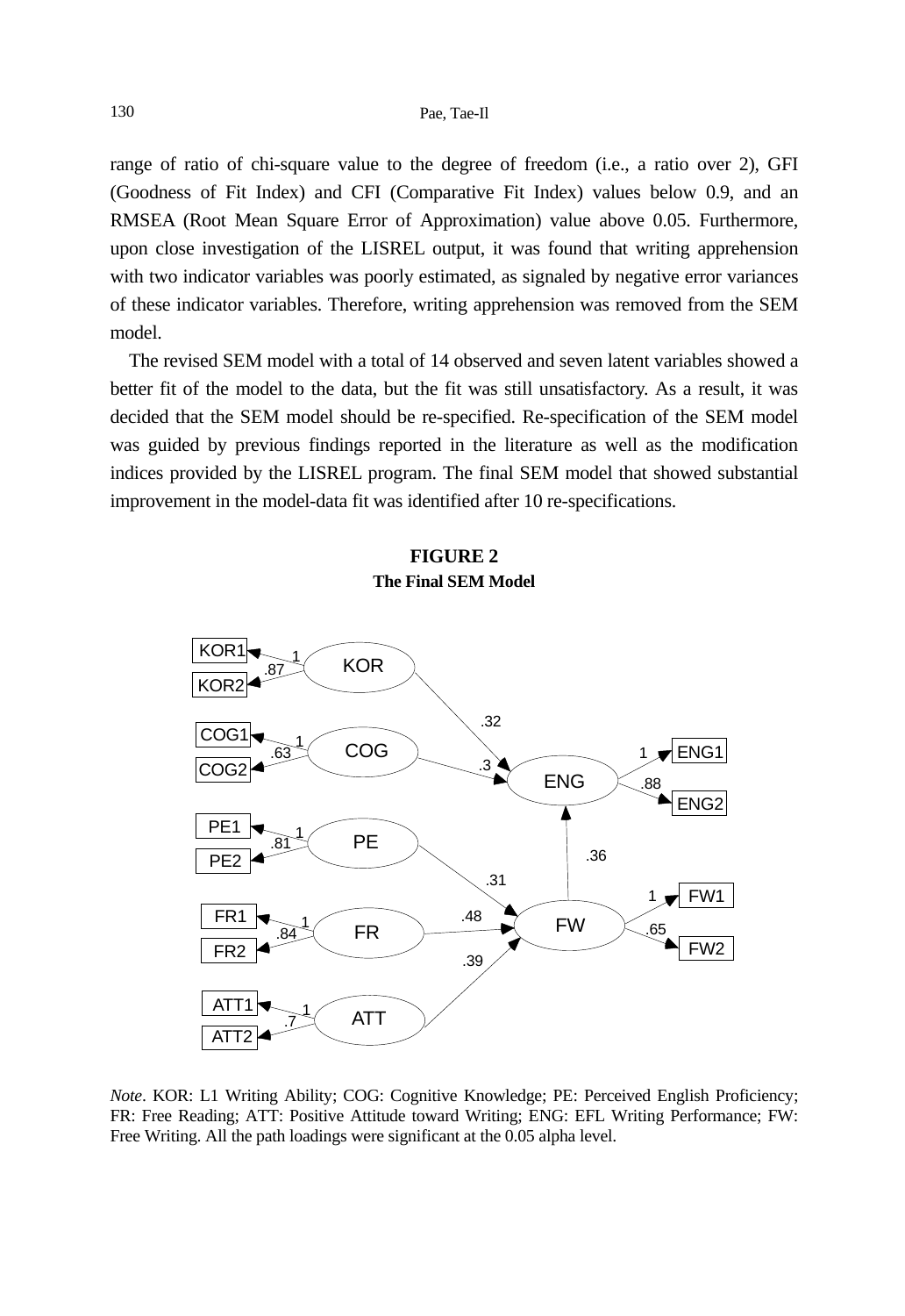Figure 2 presented the final SEM model. The final model produced a chi-square value of 70.58 with 58 degrees of freedom  $(p = 0.124)$ . The ratio of the chi-square value to the degrees of freedom is 1.22, and other fit indices also suggest a satisfactory fit (e.g., GFI =  $0.9, \text{CFI} = 0.96, \text{NNFI} = 0.94, \text{RMSEA} = 0.051$ , thus signaling that the model adequately represented the sample data.

### 2. Results of Hypothesis Testing

According to the final model, it was found that L1 writing ability directly influenced Korean EFL students' L2 writing performance, as evidenced by the significant path between L1 writing ability and L2 writing performance, thereby accepting Hypothesis 1. This result confirmed the findings reported by Sasaki and Hirose (1996), Schoonen et al. (2003), and Cumming (1989) but showed deviance from those reported by Carson et al. (1990) and Pennington and So (1993). Since the effect of L1 writing ability on L2 writing performance was observed from various national samples, such as Korean, Japanese, Dutch, and French, it may be inferred that the effect of L1 writing ability on L2 writing performance is not a function of specific language (i.e., oriental versus western language).

Cognitive knowledge of L2 writing also made a direct impact on Korean students' EFL writing performance, which concludes the acceptance of Hypothesis 2. This result is in line with previous empirical findings (Ferris & Hedgcock, 1998; Flower & Hayes, 1980; Tae-Il Pae & Kyoo-Lak Cho, 2007; Raimes, 1985; Sasaki & Hirose, 1996; Schoonen & de Glopper, 1996; Schoonen et al., 2003; Zamel, 1982, 1983), and indicates that Korean EFL writers also need to successfully juggle with all the cognitive constraints in order to be a competent L2 writer, as is the case with EFL writers with different national backgrounds. This further implies that L2 writing is basically a cognitive act, supporting the cognitivist view of L2 writing. Hence, instructional activities focusing on high-order thinking and problem-solving operations are advised for L2 writing classroom.

Hypothesis 3, which specified the direct relation between perceived English proficiency and L2 writing performance, was not sustained in the present study, since it was found that Korean students' perceived English proficiency did not make a direct influence on their EFL writing performance. Instead, the effect of perceived English proficiency on L2 writing performance was mediated by free writing. In other words, Korean students who experienced a better perception of their English proficiency were more involved in free writing activities. This finding contradicts Sasaki and Hirose (1996), Cumming (1989), and Pennington and So (1993) but verifies Raimes (1987). It must be noted, however, that the present study implemented a methodological difference from the previous studies in that the present study employed a proxy variable (i.e., perceived English proficiency instead of a direct measure of English proficiency) in the assessment of students' English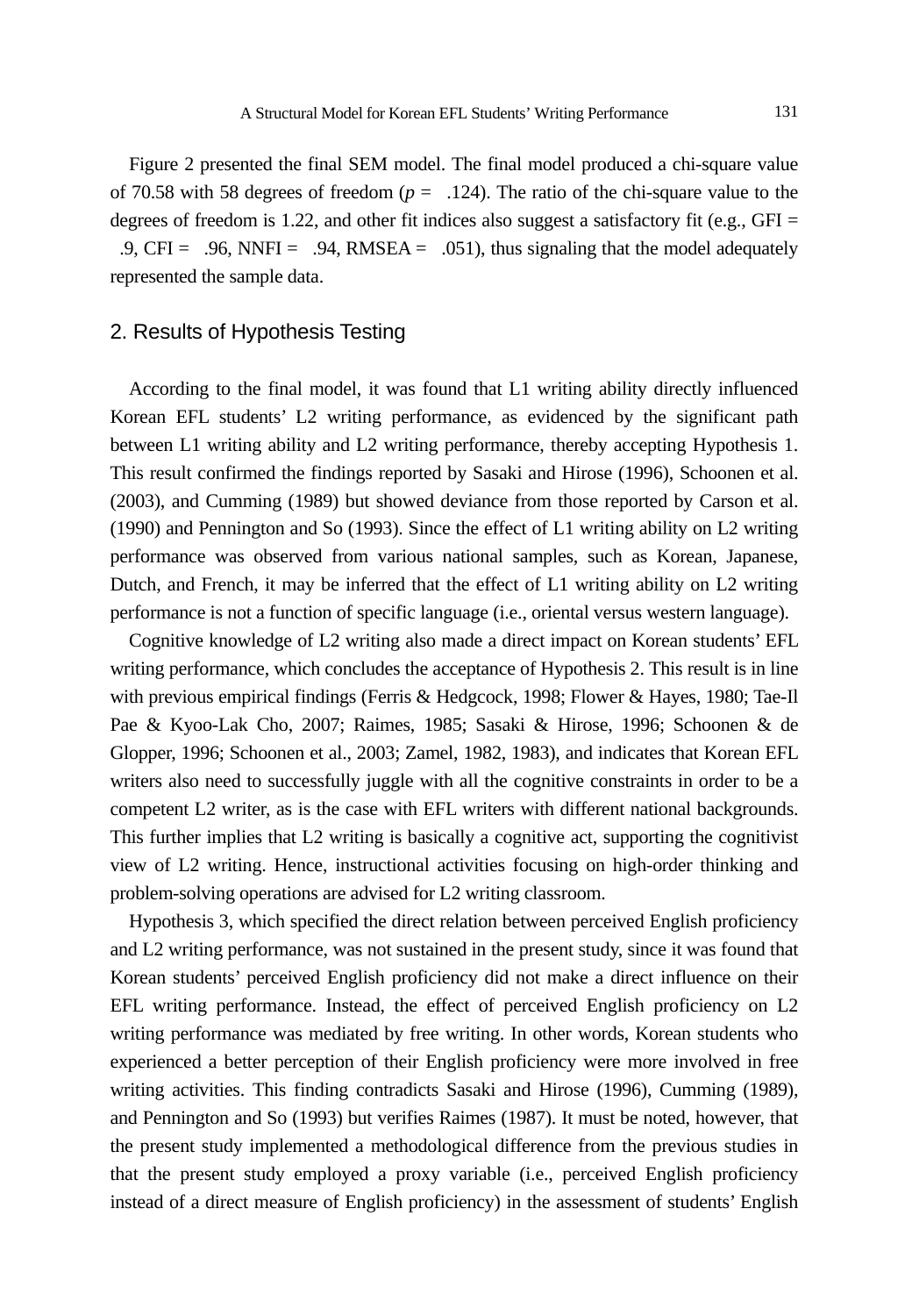proficiency. Because of this difference, caution is advised in generalizing the result of the present study. On the other hand, the present finding that perceived English proficiency did not make a direct impact on L2 wiring performance also highlights that a proxy measure for English proficiency (i.e., perceived English proficiency) shared more with affective or attitudinal variables than linguistic or cognitive ones.

The results of the present study also reveal that free writing was directly related to EFL writing performance, whereas free reading was only indirectly linked to EFL writing performance via free writing, hence partially accepting Hypothesis 4. This suggests that Korean university students with more free reading tend to write more frequently, which leads to a better performance in EFL writing. This confirms the close relationship between reading and writing (e.g., Ferris & Hedgcock, 1998; Grabe, 2003; Krashen, 1993). It merits attention that the current results present an opposite pattern to the finding reported by Lee (2005), which witnessed that free reading was directly related to Taiwanese EFL students' writing performance, whereas free writing did not predict Taiwanese EFL students' writing performance either directly or indirectly. Therefore, free writing activity seems to be a valuable component of EFL writing instruction and should be promoted for Korean EFL students. However, when it comes to the unique predictive power of free reading and writing in relation to EFL writing performance, it was found that free writing had stronger influence on students' EFL writing performance, consistent with previous empirical studies with Korean samples (e.g., Yeon-Hee Choi & Min-Sun Sung, 2006).

With regards to the relation (i.e., Hypothesis 5) between students' EFL writing performance and affective or attitudinal variables (i.e., positive attitude and writing apprehension), the effect of writing apprehension on EFL writing performance was not analyzed, since questionnaire items tapping the construct of writing apprehension were poorly estimated and therefore were dropped from the SEM analysis. As evidenced by the final SEM model (Figure 2), there was no direct relation between students' positive attitude and EFL writing performance, which disconfirms the causal relationship between EFL students' feelings about writing tasks and the actual writing performance, basically in accordance with the previous literature (e.g., Cheong, Horwitz, & Schallert, 1999; Lee, 2001, 2005; Yeon-Hee Choi, 2000). Nevertheless, it was found that the effect of positive attitude was carried over to EFL writing performance through free writing, indicating that students with more positive attitude toward writing are more likely to enjoy voluntary writing practices, hence a better performance in EFL writing. Therefore, Hypothesis 5 was accepted. It is interesting to note, however, that the results of the present study were not parallel to Dongkyoo Kim and Miyoung Ma (2007), where Korean elementary students' affective level significantly predicted students' EFL writing proficiency. A future study focusing on the developmental change of the relation between these two variables is necessary.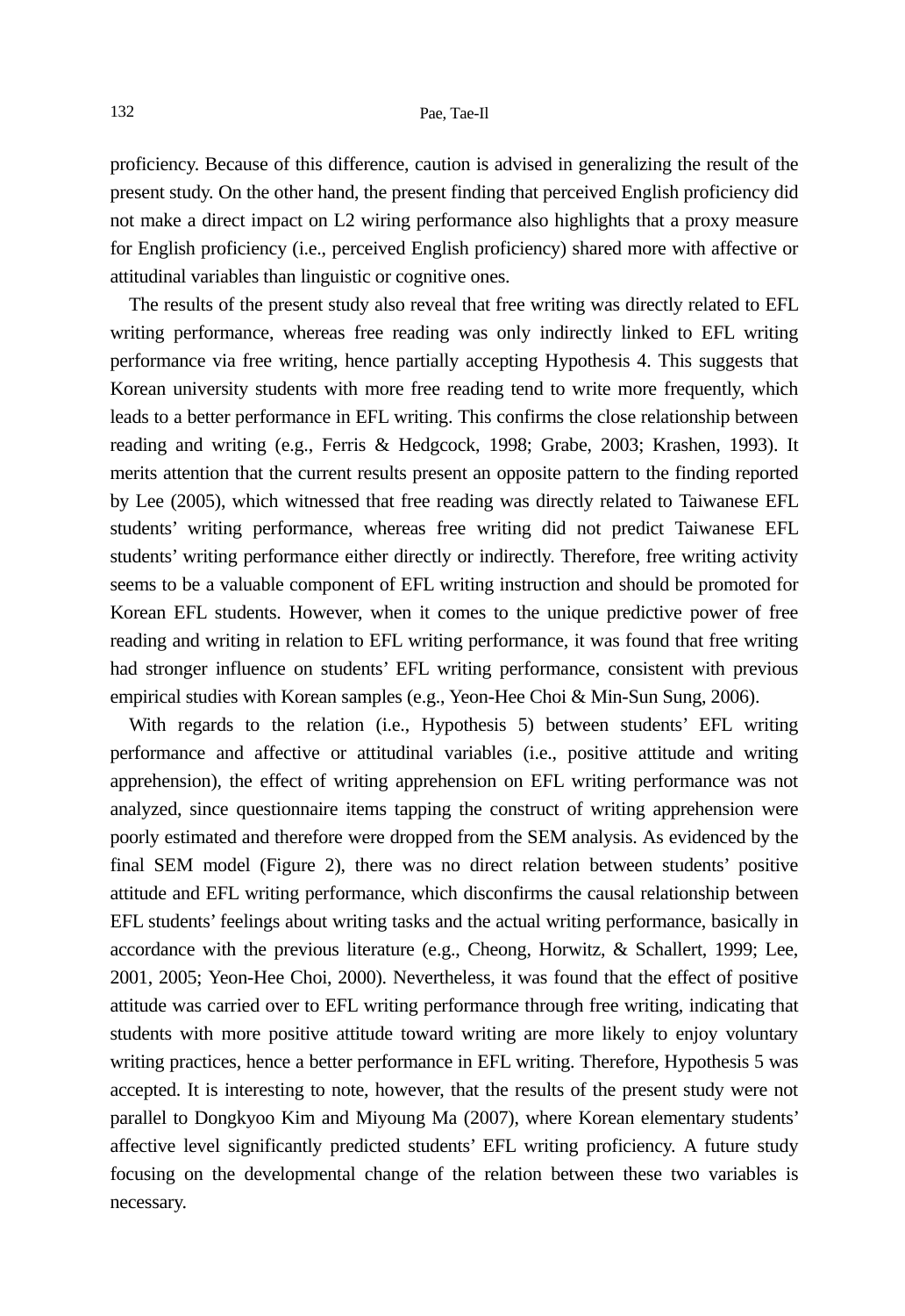# **V. CONCLUSION AND IMPLICATIONS**

The current investigation performed a series of model testings with SEM to illuminate potential factors that were predictive of Korean students' EFL writing performance. In view of the previous L2 writing studies, seven factors across three major domains (i.e., linguistic, cognitive, and affective/attitudinal) were hypothesized to be related to Korean students' EFL writing performance either directly or indirectly via mediating variables. Specifically, L1 writing ability, cognitive knowledge of L2 writing, perceived English proficiency, free reading, and voluntary practices of writing were expected to show a direct relation to students' EFL writing performance, whereas the relation of affective (i.e., writing apprehension) and attitudinal variables (i.e., positive attitude) to EFL writing performance were assumed to be mediated through free reading, perceived English proficiency, and free writing. Preliminary analysis of these factors, however, disclosed that writing apprehension was poorly estimated (i.e., had negative error variances), and accordingly this factor was removed from subsequent SEM analyses.

Results of the SEM analyses confirmed the direct role played by L1 writing ability, cognitive knowledge, and free writing in the EFL writing performance of Korean university students. The present study also showed that positive attitude was indirectly related to EFL writing performance, as hypothesized. Contrary to the expectation, however, perceived English proficiency and free reading were found to be indirectly linked to Korean students' EFL writing performance. The indirect relationship between EFL writing performance and the three indirect variables (i.e., positive attitude, perceived English proficiency, and free reading) was mediated by free writing. In other words, a Korean student who has a better perception of her English skills, thinks more positively about writing, and spends more time in free reading is highly likely to have more free writing, which in turn enhances the student's writing performance.

Taken together, results of the present SEM analyses pinpoint three factors that directly lead to students' better performance in EFL writing, which casts further implications for the EFL writing instruction in the Korean context. First, as demonstrated by the direct path linking L1 writing ability to EFL writing performance, training in L1 writing (i.e., Korean writing) should be promoted for Korean EFL students' successful writing performance. As such, Korean university students may be required to take courses in L1 writing as prerequisites. Alternatively, a team teaching model between L1 and L2 writing may be proposed to effectively deal with the close relation between L1 and L2 writing. Second, the present study also highlights the importance of direct instruction in L2 writing, since it was found that cognitive knowledge of L2 writing directly accounted for successful EFL writing performance. Therefore, class modules focusing on the cognitive aspects of EFL writing (e.g., components of a good English text, successful L2 writing strategies, English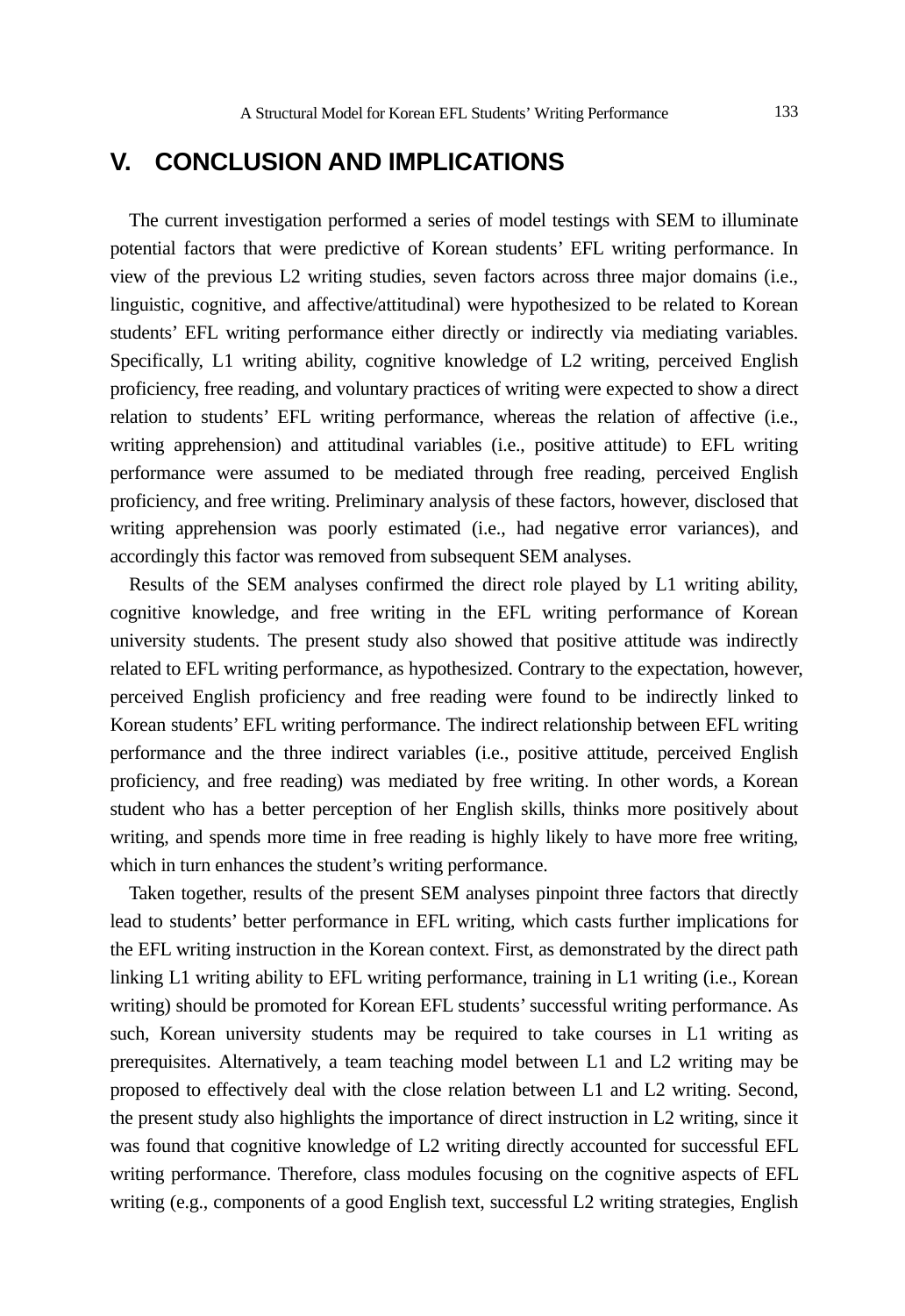writing conventions and traditions, expectations from the audience, etc.) should receive due attention from the instructor. Finally, students' voluntary involvement with free L2 writing should take priority in EFL writing instruction in Korea, since free L2 writing not only directly influences Korean students' EFL writing performance but also mediates the relation between EFL writing performance and three important L2 writing variables (i.e., free reading, positive attitude, and perceived English proficiency). In this regard, EFL writing instructors in Korea are advised to encourage their students to be engaged with free L2 writing activities, such as writing emails or keeping diary in English, journal entry, chatting, or discussion on the Story Board. To give instructional support to free L2 writing, EFL writing teachers are recommended to provide the rationale and advantages of free L2 writing, so that students can be better motivated to be involved with free L2 writing activities.

Along with these direct factors, EFL writing teachers also need to be reminded of the indirect factors such as perceived English proficiency, positive attitude, and free reading that contribute to successful EFL writing performance. The importance of these indirect factors, however, should be considered in relation to free L2 writing, because each of these factors can't make a direct effect on L2 writing performance by itself as far as Korean university students are concerned. Thus, instructional efforts need to be addressed to the interactive activities between free reading and writing. In addition, emphasis should be given to the positive feedback that does not hurt students' self-perception of their English proficiency as well as a teacher-student networking that is sensitive to students' needs and feelings, since Korean university students seem to follow these paths to be a successful EFL writer.

### REFERENCES

- Carson, J. E., Carrell, P. L., Silberstein, S., Kroll, B., & Kuehn, P. A. (1990). Readingwriting relationships in first and second language. *TESOL Quarterly, 24*, 245-266.
- Cheong, Y., Horwitz, E., & Schallert, D. (1999). Language anxiety: Differentiating writing and speaking components. *Language Learning, 49*(3)*,* 417-446.
- Choi, Yeon-Hee. (2000). Effects of writing test tasks on learner performance and rating. *English Teaching, 55*(3)*,* 217-245.
- Choi, Yeon-Hee; & Sung, Min-Sun. (2006). Reading and writing relations in Korean high school EFL students: Focused on English reading journal writing. *Foreign Languages Education, 13*(1), 215-246.
- Crocker, L., & Algina, J. (1986). *Introduction to classical and modern test theory*. New York: Harcourt Brace Jovanovich.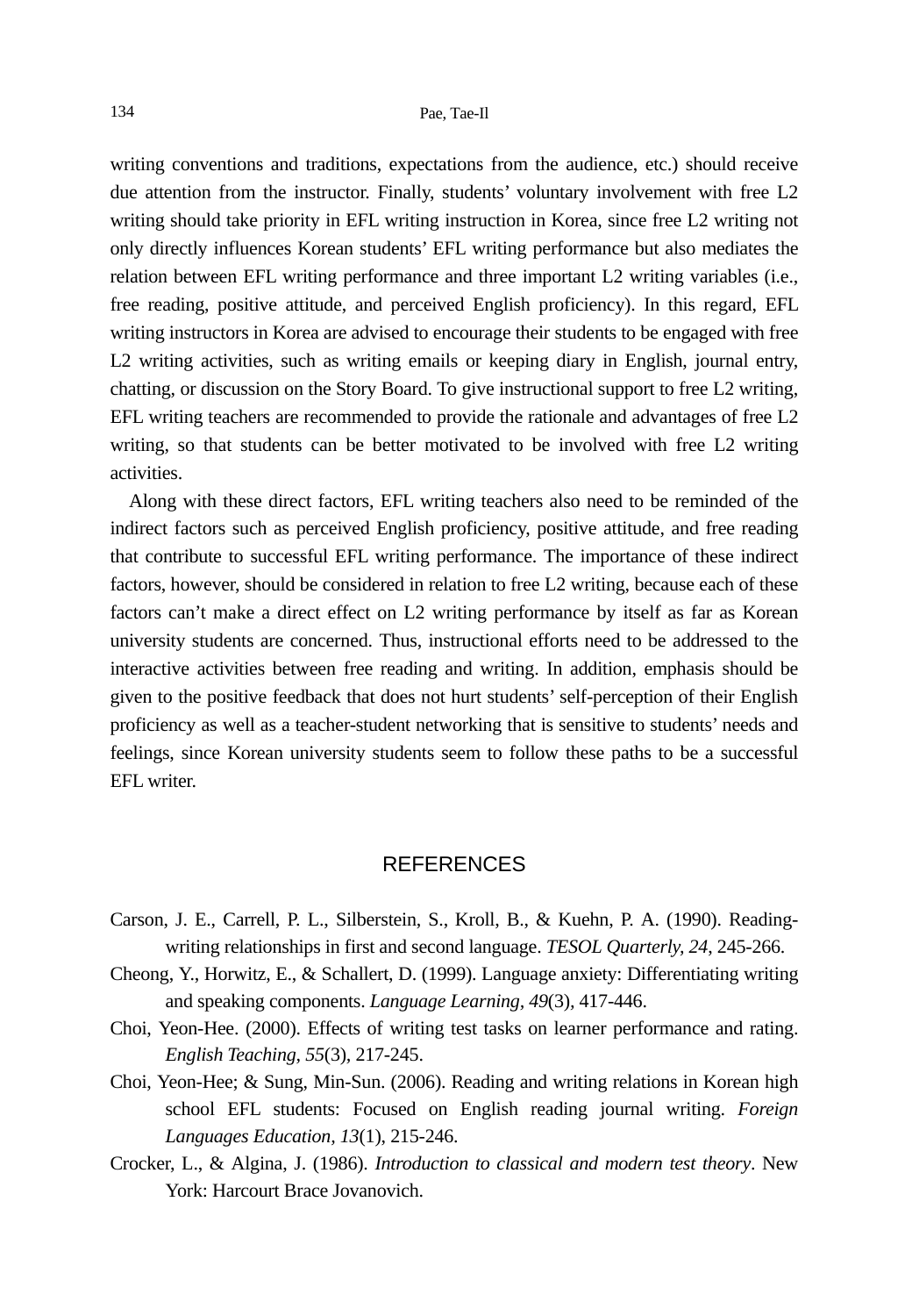- Cumming, A. (1989). Writing expertise and second-language proficiency. *Language Learning, 39*, 81-141.
- Engber, C. A. (1995). The relationship of lexical proficiency to the quality of ESL compositions. *Journal of Second Language Writing, 1*(2), 1-23.
- Ferris. D. (1999). The case for grammar correction in L2 writing classes: A response to Truscott. *Journal of Second Language Writing, 8*(1). 1-11.
- Ferris, D., & Hedgcock, J. (1998). *Teaching ESL composition: Purposes, process, and practice*. Mahwah, NJ: Lawrence Erlbaum.
- Flower, L. S., & Hayes, J. R. (1980). The dynamics of composing: Making plans and juggling constraints. In L. W. Gregg & E. R. Steinberg (Eds.), *Cognitive processes in writing* (pp. 31-50). Hillsdale, NJ: Lawrence Erlbaum.
- Grabe, W. (2003). Reading and writing relations: Second language perspectives on research and practice. In B. Kroll (Ed.), *Exploring the dynamics of second language writing* (pp. 242-262). New York: Cambridge University Press.
- Grabe, W., & Kaplan, R. B. (1996). *Theory and practice of writing: An applied linguistic perspective.* London: Longman.
- Jöreskog, K., & Sörbom, D. (1996). *LISREL 8: User's reference guide*. Chicago: Scientific Software International.
- Kim, Dongkyoo, & Ma, Miyoung. (2007). The effects of writing English diaries in cyberspace on elementary school students' writing ability and their affective domains. *English Language Teaching, 19*(3), 109-134.
- Krashen, S. (1984). *Writing: Research, theory, and applications.* Beverly Hills, CA: Laredo.
- Krashen, S. (1993). *The power of reading.* Englewood, CO: Libraries Unlimited.
- Laufer, B., & Nation, P. (1995). Vocabulary size and use: Lexical richness in L2 written production. *Applied Linguistics, 16*(3)*,* 307-322.
- Lee, S. Y. (1996). The relationship of free voluntary reading to writing proficiency and academic achievement among Taiwanese senior high school students. In J. Katchen & Y. Leung (Eds.), *Proceedings of the Fifth International Symposium on English Teaching* (pp. 119-126). Taipei, Taiwan: Crane.
- Lee, S. Y. (2001). The relationship of writing apprehension to the revision process and topic preference: A student perspective. In P. Chen & Y. Leung (Eds.), *Proceedings of the Tenth International Symposium on English Teaching* (pp. 504-516). Taipei, Taiwan: Crane.
- Lee, S. Y. (2002). The influence of cognitive/affective factors on literacy transfer. *Studies in English Language and Literature, 8*(10)*,* 17-32.
- Lee, S. Y. (2005). Facilitating and inhibiting factors in English as a foreign language writing performance: A model testing with structural equation modeling. *Language Learning, 55*(2)*,* 335-374.
- Lee, S. Y., & Krashen, S. (1997). Writing apprehension in Chinese as a first language.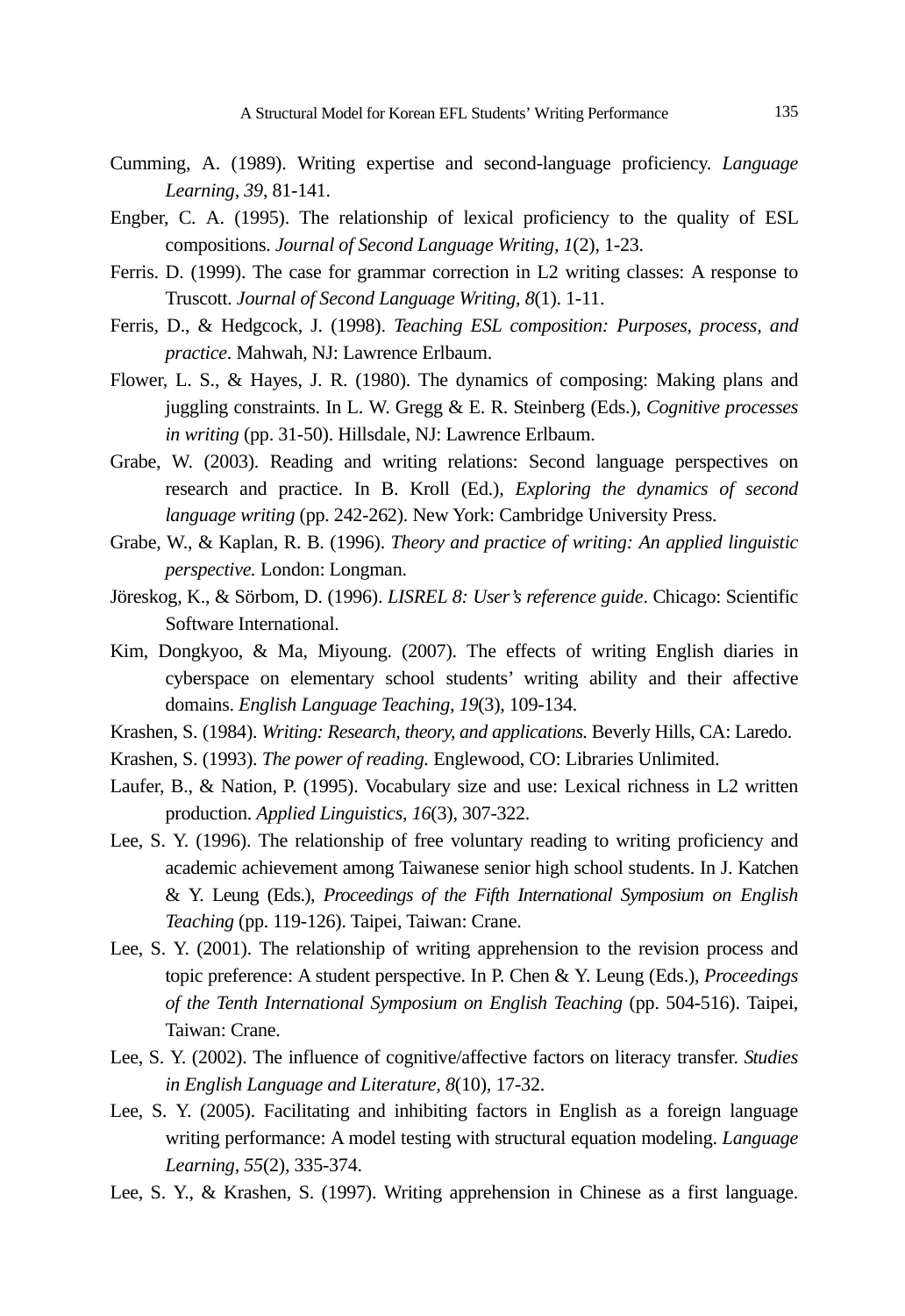*Review of Applied Linguistics, 115-116*, 27-35.

- Leki, I. (1995). Coping strategies of ESL students in writing tasks across the curriculum. *TESOL Quarterly, 29*, 235-260.
- Norris, J., & Ortega, L. (2000). Effectiveness of L2 instruction: A research synthesis and qualitative meta-analysis. *Language Learning, 50*(3)*,* 417-428.
- Pae, Tae-Il. (2006). The effects of gender and academic backgrounds on the structural model of English achievement. *English Teaching, 61*(3)*,* 255-271.
- Pae, Tae-Il. (2008). Second language orientation and self-determination theory: A structural analysis of the factors affecting second language achievement. *Journal of Language & Social Psychology, 27*(1)*,* 5-27.
- Pae, Tae-Il, & Cho, Kyoo-Lak (2007). Potential determinants of successful L2 academic writing: A case study with two novice L2 writers. *English Language Teaching, 19*(3), 47-67.
- Pae, Tae-Il, & Park, Gi-Pyo. (2006). Differential item and test functioning across gender. *Language Testing, 23*(4)*,* 1-22*.*
- Pennington, M. C., & So, S. (1993). Comparing writing process and product across two languages: A study of 6 Singaporean university student writers. *Journal of Second Language Writing, 2,* 41-63.
- Raimes, A. (1985). What unskilled ESL students do as they write: A classroom study of composing. *TESOL Quarterly, 19*, 229-258.
- Raimes, A. (1987). Language proficiency, writing ability, and composing strategies: A study of ESL college student writers. *Language Learning, 37*, 439-468.
- Reid, J. (1990). Responding to different topic types: A qualitative analysis from a contrastive rhetoric perspective. In B. Kroll (Ed.), *Second language writing: Research insights for the classroom* (pp. 191-210). Cambridge: Cambridge University Press.
- Ryo, Hoyeol. (2001). The effect of social cognitive ability on English writing by English proficiency level. *English Teaching, 56*(2)*,* 31-52.
- Sasaki, M. (1996). *Second language proficiency, foreign language aptitude, and intelligence: Quantitative and qualitative analyses.* New York: Peter Lang.
- Sasaki, M. (2000). Toward an empirical model of EFL writing processes: An exploratory study. *Journal of Second Language Writing, 9*(3), 259-291.
- Sasaki, M. (2004). A multiple-data analysis of the 3.5 year development of EFL student writers. *Language Learning, 54*(3)*,* 525-582.
- Sasaki, M., & Hirose, K. (1996). Explanatory variables for EFL students' expository writing. *Language Learning, 46*(1)*,* 137-174.
- Schoonen, R., & de Glopper, K. (1996). Writing performance and knowledge about writing. In G. Rijlaarsdam, H. van den Bergh, & M. Couzijn (Eds.), *Theories, models and methodology in writing research* (pp. 87-107). Amsterdam: Amsterdam University Press.